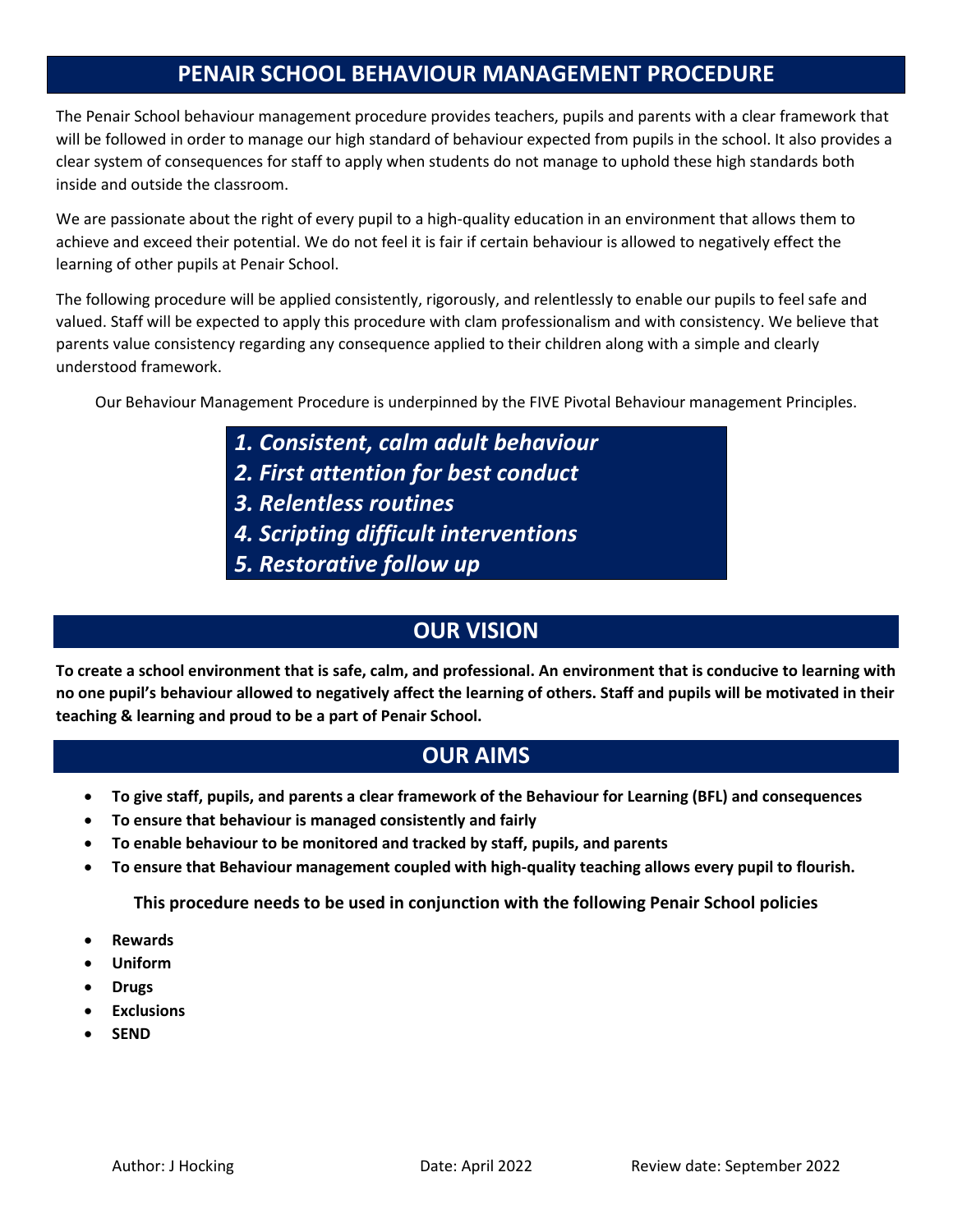# **BEHAVIOUR & CONSEQUENCES STRUCTURE AND INFORMATION**

| <b>TARRIF</b>                                                                                | <b>CONSEQUENCE</b>                                                                                                              | <b>CC POINTS</b> | <b>BEHAVIOURS</b>                                                                                                                                                                                                                                                                                                                                                                                                                                                                                                                                                                                                                                                                                                                                                     |
|----------------------------------------------------------------------------------------------|---------------------------------------------------------------------------------------------------------------------------------|------------------|-----------------------------------------------------------------------------------------------------------------------------------------------------------------------------------------------------------------------------------------------------------------------------------------------------------------------------------------------------------------------------------------------------------------------------------------------------------------------------------------------------------------------------------------------------------------------------------------------------------------------------------------------------------------------------------------------------------------------------------------------------------------------|
| Verbal<br><b>Warning</b>                                                                     | None                                                                                                                            | Û                | 1st warning in class for inappropriate behaviour, off-task,<br>shouting out<br>Pupil hasn't met the expected learning standard<br>$\bullet$<br>1st late to school verbal warning by JBH                                                                                                                                                                                                                                                                                                                                                                                                                                                                                                                                                                               |
| 1 point                                                                                      | 10-minute detention<br>held with class teacher                                                                                  |                  | Pupil arrives with no equipment for the lesson<br>$\bullet$<br>Quality of class work is below your expectation<br>٠<br>2 <sup>nd</sup> warning in class for inappropriate behaviour, off-task,<br>shouting out, chewing, answering back<br>PE kit first offence<br>Minor classroom concerns<br>Minor homework concerns                                                                                                                                                                                                                                                                                                                                                                                                                                                |
| 2-points                                                                                     | 20 min centralised<br>lunchtime detention                                                                                       |                  | Late to lesson<br>$\bullet$<br>2 <sup>nd</sup> late to school<br>Chewing gum around the school<br>Pupil heard using bad language (by teacher)<br>Non-attendance at 1 point detention<br>Confiscation of mobile phone or jewellery first offence<br>Failure to have report signed by teacher or parent<br>In ANY out-of-bounds area during break time or lunch time<br>$\bullet$<br>Failure to use designated toilets<br>Asked to correct uniform during school day                                                                                                                                                                                                                                                                                                    |
| 3-points                                                                                     | $2.45 - 4$ pm centralised<br>afterschool detention in<br>Removal room                                                           |                  | Insufficient improvements over a period of time - classwork<br>$\bullet$<br>Insufficient improvements over a period of time - homework<br>3rd & 4 <sup>th</sup> late to school<br>PE kit 2 <sup>nd</sup> offence<br>Marked late to lessons 3 times in one week<br>Confiscation of mobile phone or jewellery 2nd offence<br>Mobile phone visible when leaving the school site                                                                                                                                                                                                                                                                                                                                                                                          |
| 4-points                                                                                     | 24 hours (one full<br>school day) in Removal<br>Room                                                                            |                  | Any Red card behaviour<br>$\bullet$<br>3rd warning in class for inappropriate behaviour<br>$\bullet$<br>3 single points in one day<br>5 <sup>th</sup> late to school and <b>EVERY</b> late to school thereafter<br>Anti-social or unsafe behaviour, including out-of-bounds<br>Every 4 points earned by breach of School Uniform Procedure<br>Non-attendance at 2-point (lunchtime) detention<br>Non-attendance at 3-point (after-school) detention<br>Return from an exclusion<br>PE kit 3rd offence<br>Report threshold reached<br>Confiscation of mobile phone/jewellery 3rd and every offence<br>Each multiple of 10 points in one term<br>Confiscation of two mobile devices in the same day<br>Inappropriate use of ICT (will result in a two week network ban) |
| Step 2 removed in cover/<br><b>Supply Teacher-Led Lessons</b>                                |                                                                                                                                 |                  | Supply teachers are visitors to the school and share their<br>$\bullet$<br>experiences to colleagues around the County. Therefore, there<br>will be no step 2 for in-class behaviour. Instead, the pupil will be<br>taken straight to the removal room after their VW.                                                                                                                                                                                                                                                                                                                                                                                                                                                                                                |
| <b>RED CARD</b><br><b>BEHAVIOURS</b><br><b>INSTANTLY TAKEN TO THE</b><br><b>REMOVAL ROOM</b> |                                                                                                                                 |                  | Any refusal to follow reasonable instructions<br>٠<br>Arguing with a decision that has been made<br>$\bullet$<br>Truanting - OR leaving lesson / school site without permission<br>Not giving a member of staff their name or giving false name<br>Ignoring any member of staff when being spoken to<br>Swearing, aggressive, intimidating behaviour directed towards a<br>member of staff or visitor<br>Swearing, aggressive or intimidating behaviour directed towards<br>another student<br>Bullying (cyber, emotional, physical, verbal, racial & sexual<br>٠                                                                                                                                                                                                     |
| <b>5-points</b>                                                                              | <b>Fixed term exclusion</b><br>(Number of days will be at the<br>discretion of the Behaviour/<br><b>Raising standards Lead)</b> |                  | <b>Repeat of any Red Card behaviour in a term</b><br>$\bullet$<br>Red Card behaviour of extreme severity, decided by JBH & JCD<br>$\bullet$<br>Any breach of the school drugs procedure<br>$\bullet$<br><b>Theft &amp; vandalism</b><br>$\bullet$                                                                                                                                                                                                                                                                                                                                                                                                                                                                                                                     |
| <b>Permanent Exclusion</b><br><b>Discretion of Head Teacher</b>                              |                                                                                                                                 |                  | For ANY breach of the School Drugs Procedure<br>$\bullet$<br>For any pupil who persistently display Red Card behaviours<br>$\bullet$<br>and put the safety of staff and pupils at risk on a regular basis.                                                                                                                                                                                                                                                                                                                                                                                                                                                                                                                                                            |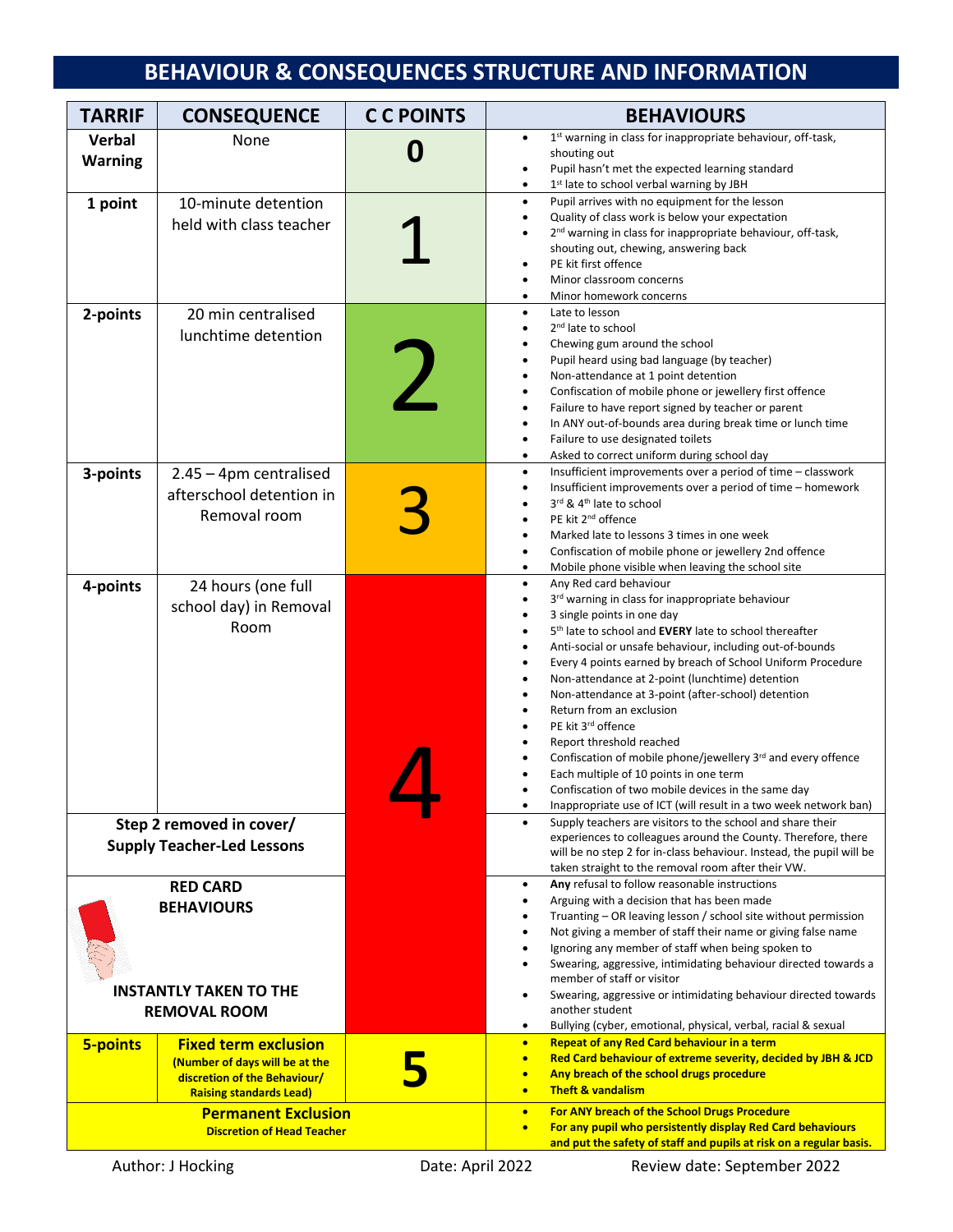## **TARRIF THRESSHOLDS (taken from procedure)**

The following tariff thresholds will be monitored and administered by the Behaviour team. Staff **will** be expected to enter points onto Class Charts at the earliest opportunity.

| <b>Mobile phone</b> | <b>SANCTION</b> | Late to                        | <b>SANCTION</b> | Late to lesson                 | <b>SANCTION</b> | <b>Uniform</b>  | <b>SANCTION</b> |
|---------------------|-----------------|--------------------------------|-----------------|--------------------------------|-----------------|-----------------|-----------------|
| (seen in            |                 | <b>School (gate</b>            |                 | or Tutor (by the               |                 | breach          |                 |
| school)             |                 | locked at                      |                 | time class are                 |                 |                 |                 |
|                     |                 | 8.28                           |                 | sat by teacher)                |                 |                 |                 |
| 1 <sup>st</sup>     | 2PD             | $1$ st                         | <b>VW</b>       |                                | <b>VW</b>       | 1st             | 2PD             |
| 2 <sub>nd</sub>     | 3PD             | 2nd                            | 2PD             | 2 <sub>nd</sub>                | 2PD             | 2 <sub>ND</sub> | <b>RR</b>       |
| 3rd and every time  | <b>RR</b>       | 3 <sup>rd</sup>                | 3PD             | 3 <sup>rd</sup>                | 3PD             |                 |                 |
|                     |                 | 4 <sup>th</sup>                | 3PD             | $\Lambda$ <sup>th</sup>        | 3PD             |                 |                 |
|                     |                 | 5 <sup>th</sup> and every time | <b>RR</b>       | 5 <sup>th</sup> and every time | <b>RR</b>       |                 |                 |

# **CLARIFICATION ON INDIVIDUAL AREAS OF PROCEDURE**

#### **CLASSCHARTS**

This is the platform in which all rewards and behaviours are recorded at Penair School, and parents are encouraged to look at this daily. Staff will be updating this hourly, daily, and weekly. It will provide an excellent pupil profile which can form the basis of many effective conversations between pupil, parents, and staff. An APP is downloadable on all smart phones for parents/carers and students, or you can access the website a[t www.classcharts.com.](http://www.classcharts.com/)

#### **MOBILE PHONES**

Mobile phones should not be seen at any time during the school day in any part of the school. This includes Break times and lunchtimes. Teachers will alert the Behaviour Lead via class charts that a phone has been seen with the name of the pupil and the location. The teacher or Behaviour Lead will then confiscate the phone in accordance with this procedure. If it transpires that a pupil has two or more devices on their person during the school day, these will be confiscated and parents will be required to collect from Mr Davidson (Headteacher).

#### **UNIFORM PROCEDURE BREACHES DURING SCHOOL DAY**

All uniform issues will be dealt with at the start of each day at the main gate by the duty staff and behaviour team. Any pupil not wearing the correct uniform or missing items of uniform will be given a replacement item in the Removal room between 8.30 and 8.50 each morning in exchange for their mobile phone which will be kept securely for the day in a zip bag. Pupils will not receive a sanction at this point unless they refuse to wear the uniform given.

If any pupil is seen not adhering to the uniform procedure during the school day (shirts untucked etc), staff will issue them with a 2-Point detention (centralised lunchtime) verbally and log 2 points on class charts. The Behaviour team will track these breaches and sanction pupils in accordance with this procedure. The teacher only needs to log these on class charts.

## **BAD LANGUAGE**

Will not be tolerated. Creating a safe, calm, and professional environment at Penair school requires high standards in all aspects of school life. If any pupil is heard by a member of staff using bad language, then the teacher will issue a 2-Point detention (centralised lunchtime) and inform the pupil verbally. The member of staff must ensure that Class Charts is updated at the earliest opportunity so that the Behaviour Lead can follow this through, and parents are aware.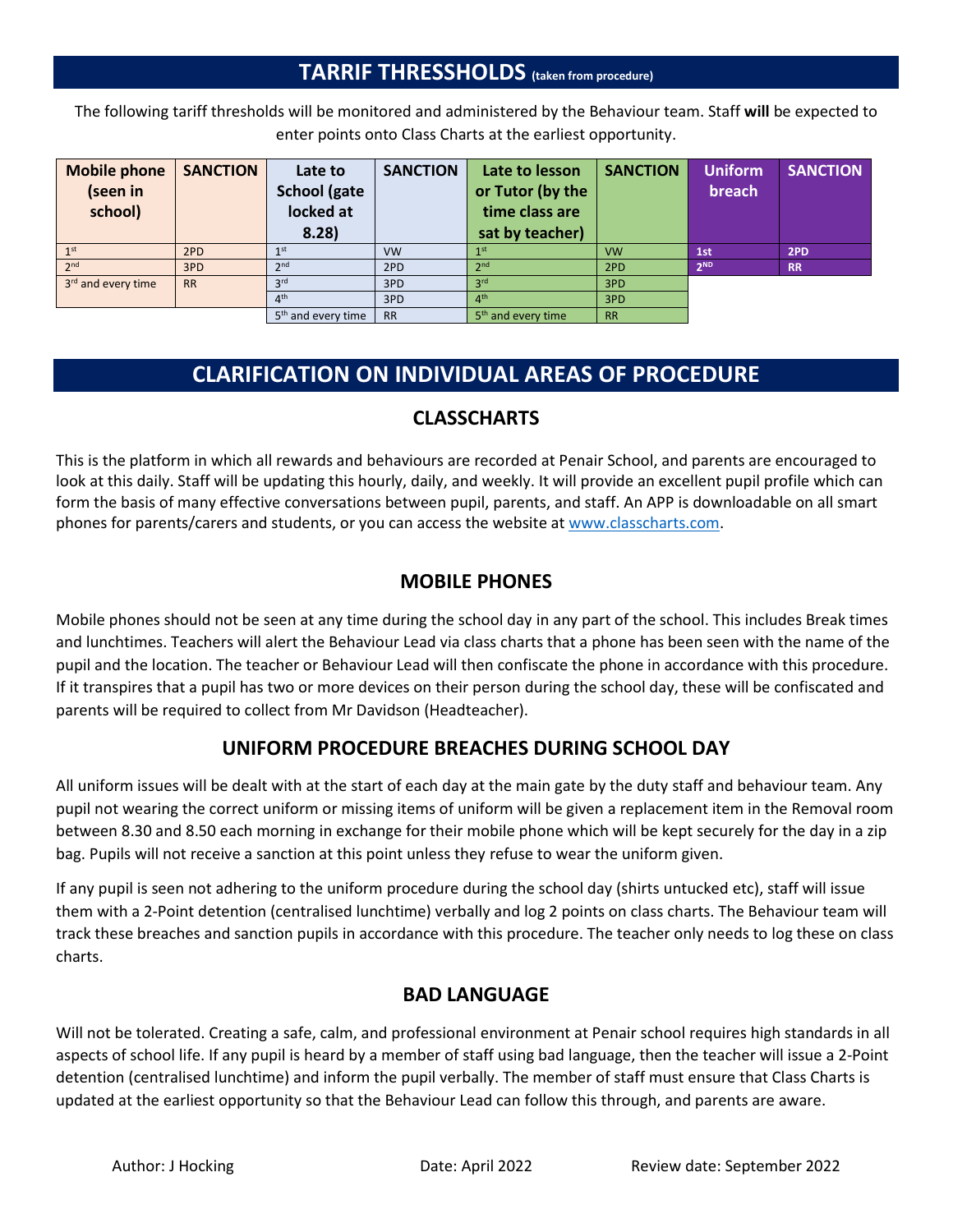#### **TOILETS**

Only pupils with a 'toilet pass' may visit the toilet during lessons. These are allocated to pupils by the Personal Development Leads (PDLs).

#### **SEND**

For pupils with an identified Special Educational Need, appropriate reasonable adjustments to sanctions will be made in accordance with the Equality Act 2010 and the SEND code of practice. However, all pupils will initially be treated in the same way by this procedure.

## **1-POINT DETENTIONS (10 mins)**

This will be administered by the class teacher at the earliest opportunity. Staff must log this on Class Charts. These are 10 mins in duration. Work must be done in silence.

## **2-POINT DETENTIONS (15 mins)**

A centralised lunchtime detention will run daily within both designated lunch breaks for KS3&4. This will be staffed on a rota. Pupils will be given a reminder slip during P3 on the day of their detention. Pupils issued with a 2-Point detention will attend the detention the next day and complete work in silence. 2 points are recorded on ClassCharts.

## **3-POINT DETENTIONS (70 mins)**

This is a centralised After-school Detention for 70 minutes (2.50pm – 4pm). This sanction will be recorded on Class Charts, and students will be expected to attend on the next available day (Tuesday/ Wednesday/ Thursday.) Parents/carers will receive a notification from Class Charts (if account has been activated) and a text message will be sent the day before the detention.

## **REMOVAL ROOM (4-POINT)**

This sanction will be recorded on Class Charts. Parents/carers will receive a notification from Class Charts and a text message. In the event of a class removal, the member of staff issuing the sanction will contact parents/carers within 24 hours. During this time, the member of staff will make every effort to have a restorative conversation with the student.

#### **CHEWING GUM**

Chewing should not be seen on the school site. If it is seen in class, it is an immediate 1-point detention. If it seen around the school, it is 2-point detention. The behaviour team will track and monitor individual points for this.

## **SUSPENSIONS/EXCLUSIONS**

For serious and repeated unacceptable behaviour, a suspension, or permanent exclusion may be considered. Following any suspension, parents/ carers will be required to attend an in-school meeting with a senior leader. Suspensions will be issued at the discretion of the Headteacher and the Behaviour Lead. On the return from a suspension the pupil will spend the first day in the Removal Room.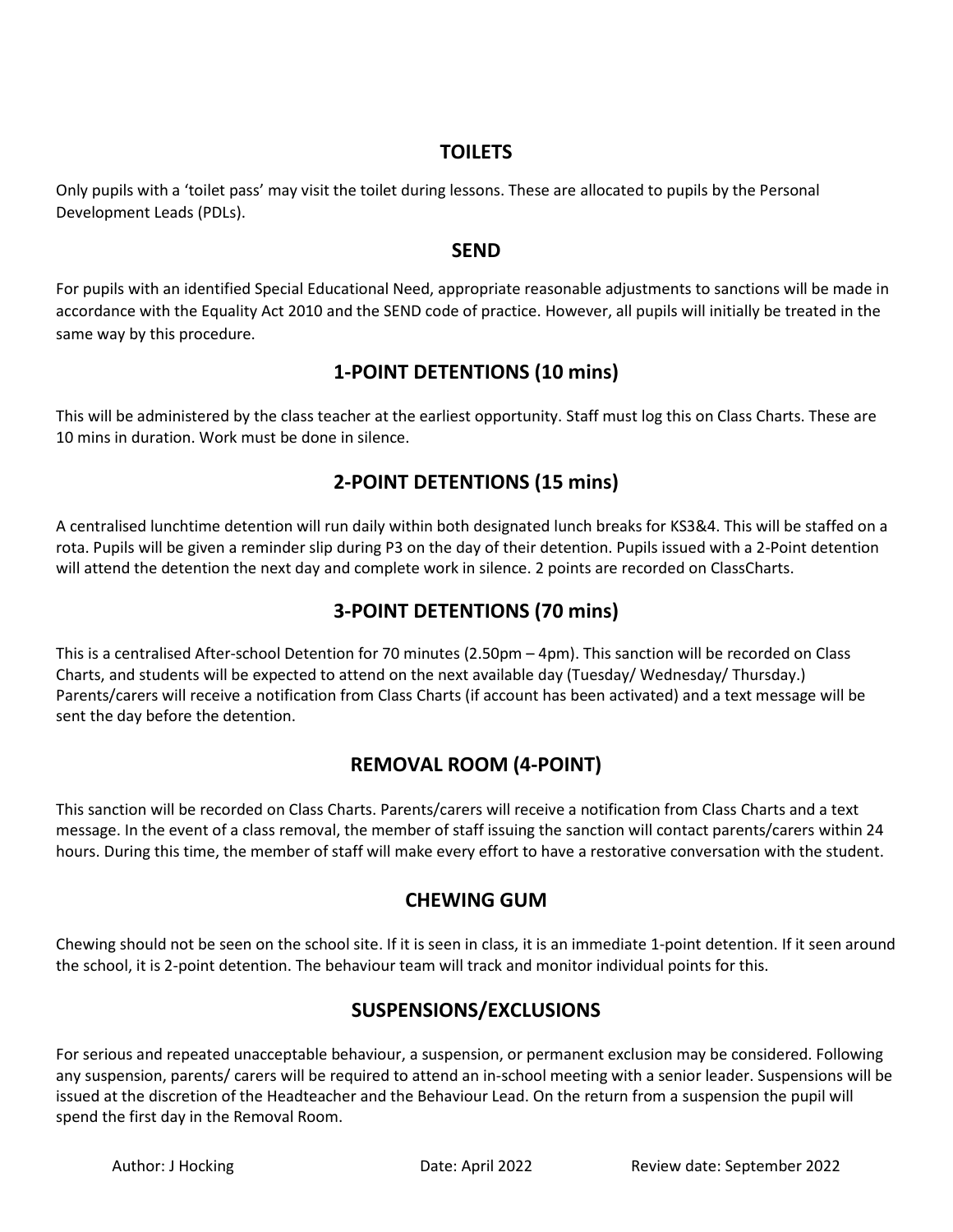#### **BEHAVIOUR OUT OF SCHOOL**

Penair School aims to educate all students in the meaning and importance of being a responsible citizen within our community. We will therefore sanction appropriately for misbehaviour out of school or in cyberspace when a student is:

- Taking part in any school-organised or school-related activity
- Travelling to or from school
- Wearing school uniform
- In some other way identifiable as a student at the school, including online.

We will use the full range of consequences and sanctions, including suspension, where a student's misbehaviour at any time, irrespective if the conditions above apply:

- have repercussions for the orderly running of the school
- poses a threat to another student or member of the public
- could adversely affect the reputation of the school.

#### **TRACKING**

Tutors will be given a fortnightly report detailing the number of negative & positive points for their tutees along with the reasons. Tutors will talk through any issues with students and discuss what is going wrong and how to improve. Where a tutor is concerned about a pattern of behaviour, parents/carers may be telephoned by the tutor and/or the PDL.

PDLs and Heads of Faculty/Department (HOF/Ds) will also receive fortnightly reports for their year group/subject area. They will monitor the number of points issued and work collectively with parents/carers to improve the behaviour of students in their year group. HOF/Ds will also be able to monitor staff allocation of points and any patterns that require support to be put in place.

#### **REPORT CARDS (from September 2022)**

Student reports are based on a behaviour points over any given term. This intervention is used if there is a pattern of poor behaviour. However, a report card may also be issued as a result of a serious incident or if requested by a parent/carer. The report card is centred on a student's behaviour for learning. Students are given clear targets for their behaviour and teachers are asked to sign the report card at the end of each lesson. Parents/carers are also asked to monitor the report card. The purpose is to monitor a student's performance in the school over a period of time (usually two weeks) and when the student's behaviour improves, the report will be withdrawn. The report card is seen by the tutor, PDL, or Senior Leadership Team (SLT) member of staff at the start of each day.

| Tutor report -<br>Green.       | <b>30 Behaviour</b><br>points  | $\Omega$<br>$\Omega$          | <b>Call home (tutor)</b><br><b>Report 2 weeks duration minimum</b>                                      |
|--------------------------------|--------------------------------|-------------------------------|---------------------------------------------------------------------------------------------------------|
| <b>PDL report</b><br>- Orange. | <b>60 Behaviour</b><br>points. |                               | <b>Meeting with parents (HOY)</b><br>One day in removal room<br><b>Report 2 weeks duration minimum</b>  |
| <b>SLT</b> report<br>- Red     | <b>90 Behaviour</b><br>points. | $\circ$<br>$\circ$<br>$\circ$ | <b>Meeting with parents (SLT)</b><br>Two days in removal room<br><b>Report 2 weeks duration minimum</b> |